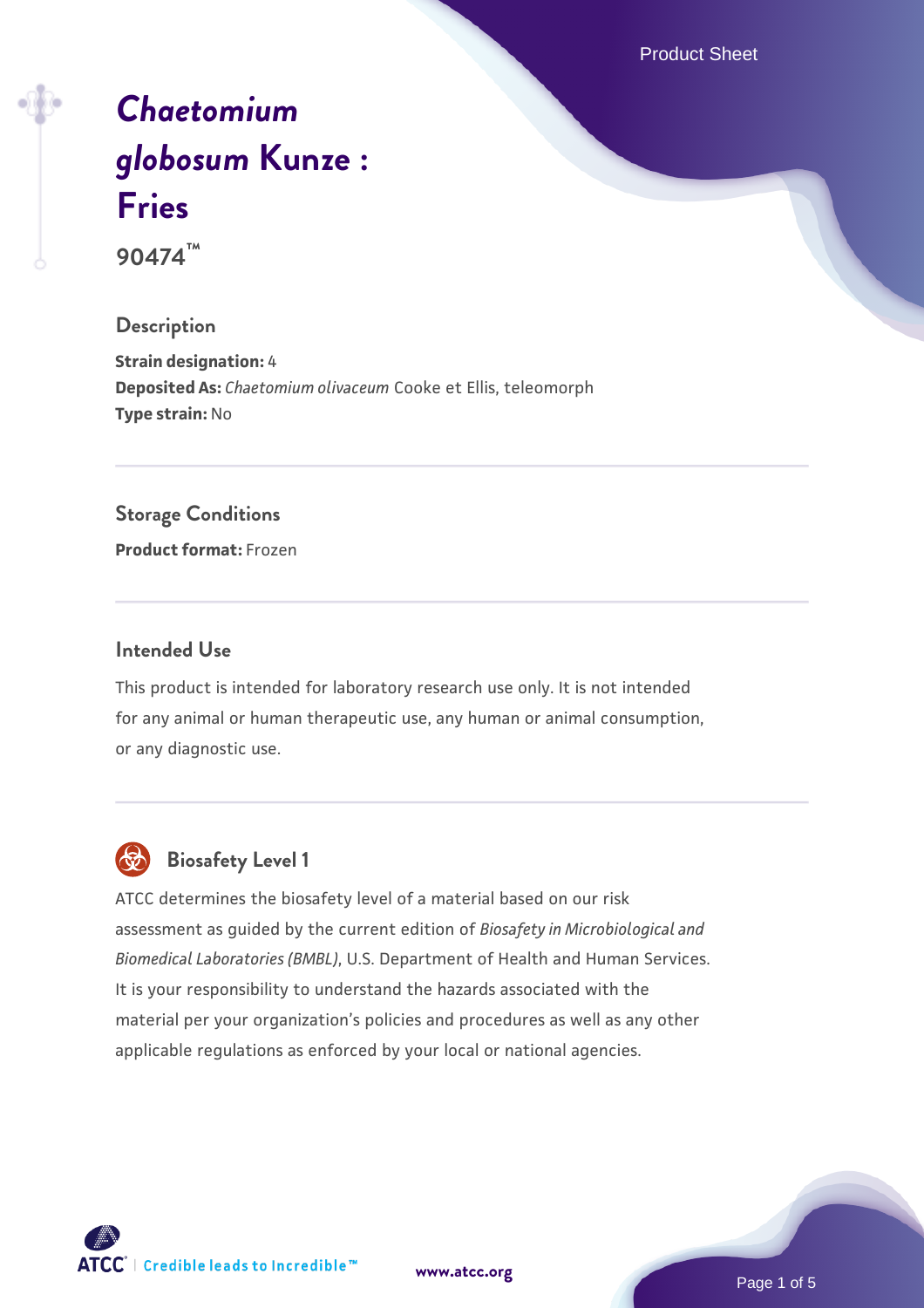## **[Chaetomium globosum](https://www.atcc.org/products/90474) [Kunze : Fries](https://www.atcc.org/products/90474)** Product Sheet **90474**

ATCC highly recommends that appropriate personal protective equipment is always used when handling vials. For cultures that require storage in liquid nitrogen, it is important to note that some vials may leak when submersed in liquid nitrogen and will slowly fill with liquid nitrogen. Upon thawing, the conversion of the liquid nitrogen back to its gas phase may result in the vial exploding or blowing off its cap with dangerous force creating flying debris. Unless necessary, ATCC recommends that these cultures be stored in the vapor phase of liquid nitrogen rather than submersed in liquid nitrogen.

# **Certificate of Analysis**

For batch-specific test results, refer to the applicable certificate of analysis that can be found at www.atcc.org.

## **Growth Conditions**

**Medium:**  [ATCC Medium 336: Potato dextrose agar \(PDA\)](https://www.atcc.org/-/media/product-assets/documents/microbial-media-formulations/3/3/6/atcc-medium-336.pdf?rev=d9160ad44d934cd8b65175461abbf3b9) **Temperature:** 24°C

## **Material Citation**

If use of this material results in a scientific publication, please cite the material in the following manner: *Chaetomium globosum* Kunze : Fries (ATCC 90474)

**References**

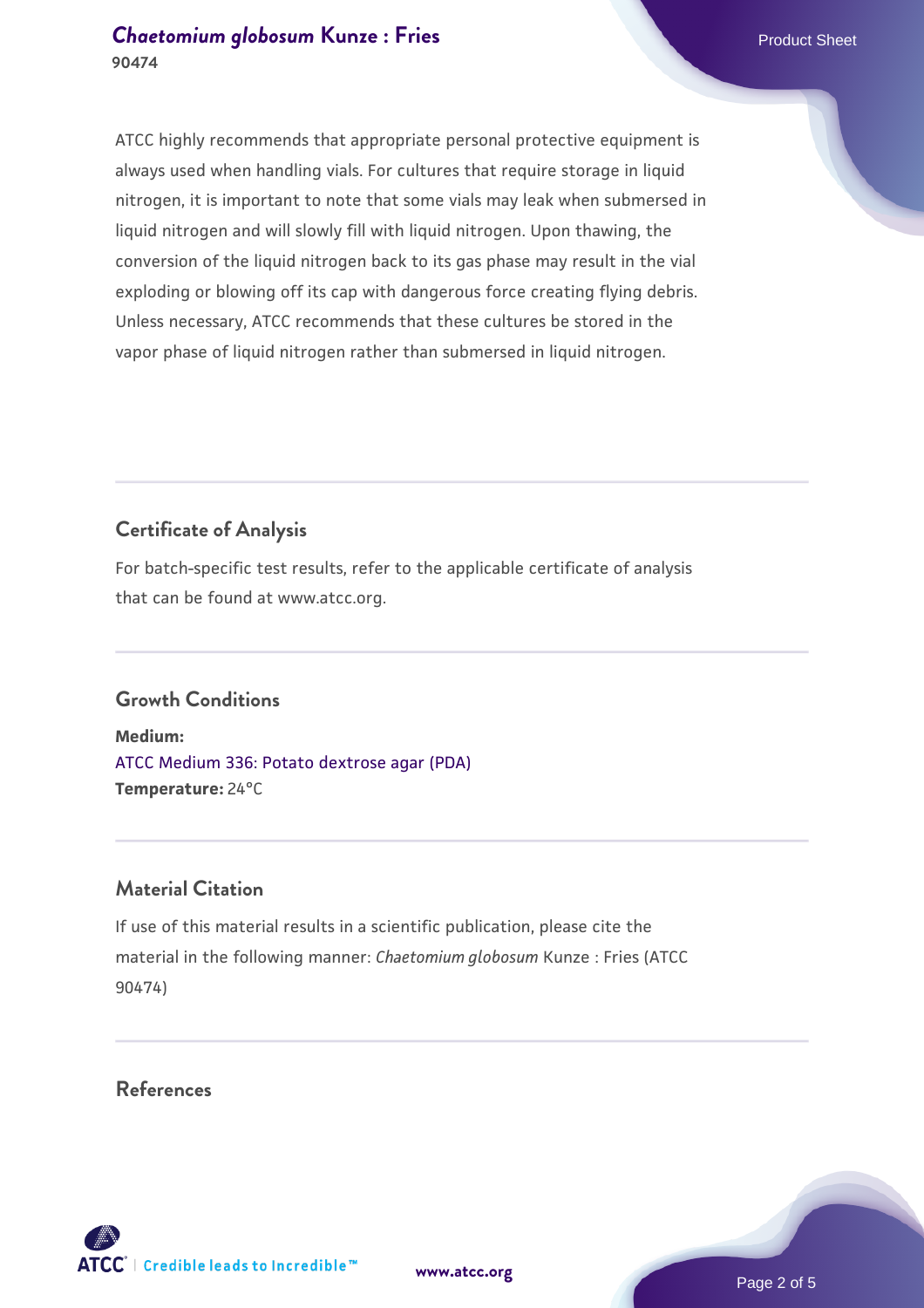## **[Chaetomium globosum](https://www.atcc.org/products/90474) [Kunze : Fries](https://www.atcc.org/products/90474)** Product Sheet **90474**

References and other information relating to this material are available at www.atcc.org.

#### **Warranty**

The product is provided 'AS IS' and the viability of ATCC® products is warranted for 30 days from the date of shipment, provided that the customer has stored and handled the product according to the information included on the product information sheet, website, and Certificate of Analysis. For living cultures, ATCC lists the media formulation and reagents that have been found to be effective for the product. While other unspecified media and reagents may also produce satisfactory results, a change in the ATCC and/or depositor-recommended protocols may affect the recovery, growth, and/or function of the product. If an alternative medium formulation or reagent is used, the ATCC warranty for viability is no longer valid. Except as expressly set forth herein, no other warranties of any kind are provided, express or implied, including, but not limited to, any implied warranties of merchantability, fitness for a particular purpose, manufacture according to cGMP standards, typicality, safety, accuracy, and/or noninfringement.

## **Disclaimers**

This product is intended for laboratory research use only. It is not intended for any animal or human therapeutic use, any human or animal consumption, or any diagnostic use. Any proposed commercial use is prohibited without a license from ATCC.

While ATCC uses reasonable efforts to include accurate and up-to-date information on this product sheet, ATCC makes no warranties or representations as to its accuracy. Citations from scientific literature and patents are provided for informational purposes only. ATCC does not warrant

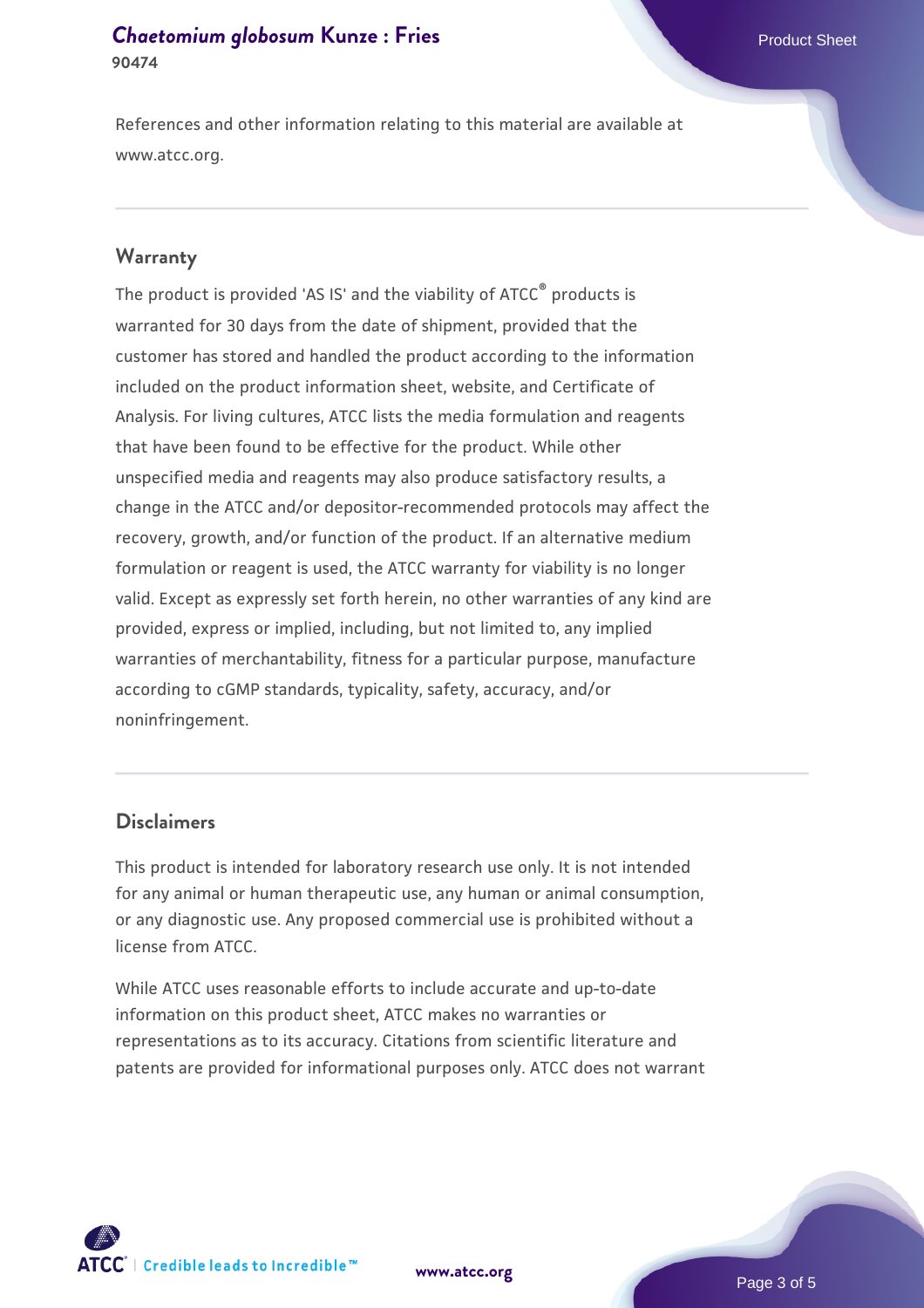that such information has been confirmed to be accurate or complete and the customer bears the sole responsibility of confirming the accuracy and completeness of any such information.

This product is sent on the condition that the customer is responsible for and assumes all risk and responsibility in connection with the receipt, handling, storage, disposal, and use of the ATCC product including without limitation taking all appropriate safety and handling precautions to minimize health or environmental risk. As a condition of receiving the material, the customer agrees that any activity undertaken with the ATCC product and any progeny or modifications will be conducted in compliance with all applicable laws, regulations, and guidelines. This product is provided 'AS IS' with no representations or warranties whatsoever except as expressly set forth herein and in no event shall ATCC, its parents, subsidiaries, directors, officers, agents, employees, assigns, successors, and affiliates be liable for indirect, special, incidental, or consequential damages of any kind in connection with or arising out of the customer's use of the product. While reasonable effort is made to ensure authenticity and reliability of materials on deposit, ATCC is not liable for damages arising from the misidentification or misrepresentation of such materials.

Please see the material transfer agreement (MTA) for further details regarding the use of this product. The MTA is available at www.atcc.org.

## **Copyright and Trademark Information**

© ATCC 2021. All rights reserved. ATCC is a registered trademark of the American Type Culture Collection.

#### **Revision**

This information on this document was last updated on 2021-05-19

## **Contact Information**